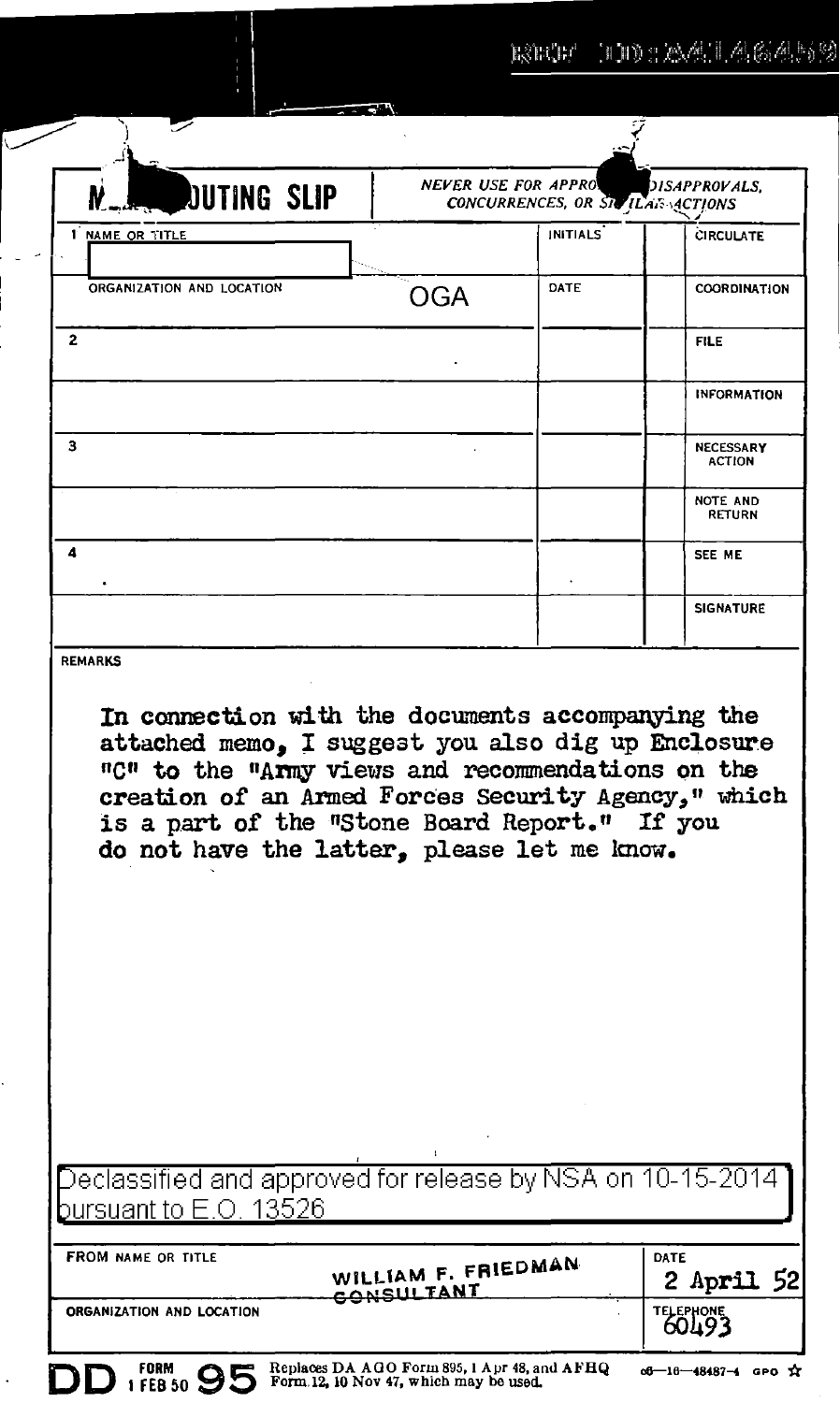**REF ID: A41464** 

## serial: 00044

## **20FEB 1952**

TOP SECRIC - Security Information

医学

医血压

 $\frac{5}{1}$ 

| <b>NEWCRANDUM FOR</b> |  |  |  |
|-----------------------|--|--|--|

SUBJECT: Brief History of U. S. COMINT Activities

1. Serentth as requested is a very condensed history of the Communications Intelligence (COMINT) activities of the U.S.

2. It is advisable that I call your attention to the following:

a. This history has no standing as an official document, although I believe the information it contains is authentic.

b. If the story about the Mavy's COMINT organization and activities appears rather meager in comparison with that about the AFMy's, please bear in mind (1) that there is, so far as I have been able to ascertain, no efficial Havy mistory of that organization or of its astivities, se that I could consult no official documents or documented sources; and that (2) the activities and results of the Navy's COMIRT organization and enerations were kept highly secret even within the Navy and yere a more or less completely closed beek to the Army until about 1937, so that my personal knowladge of or vary occasional contacts with them hardly afford a good basis for writing authentic history. The only document I was able to find was an informal and unofficial, very brief history, prepared in draft form by Capt. L. F. Safford, USM, who was Chief of the Newy's COMINT creamination from 6 May 1936 until 14 February 1942. Capt. Safford wrote his draft history in November 1943, but carried the story only up to 7 December 1941.

c. If I had been given more time, this history might be shorter, or at least it would be more complete, for it would be strange if a few fasts pertinent to the history were not omitted as a result of the presence under which it was uritten.

3. One such emission now noted is that dealing with the activities of the sryptemalytic unit of the U. S. Coast Guard during the days of the "noble experiment." In 1925 the Coast Guard esteblished a small unit in Washington, headed by Mrs. Friedman and consisting of about half dessen persons, to sekve radio traffis of the rum-runners operating in U. S. Ceastal waters. The Coast Guard built up an excellent intercept service for this purpose. The intercept service and the cryptenalytic anit com-

Service Co